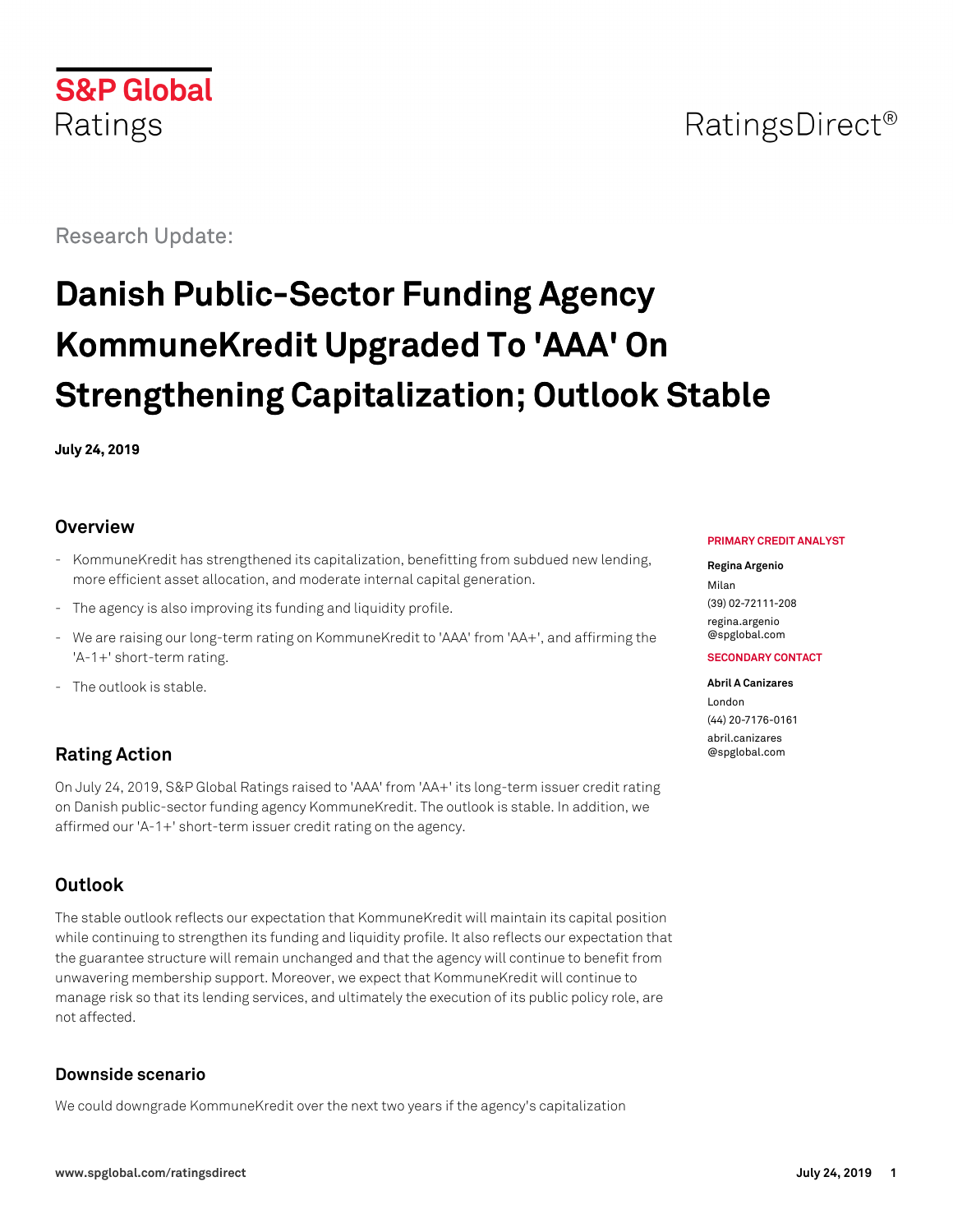declined, with its risk-adjusted capital (RAC) ratio decreasing to below 15%. This could result from higher lending book expansion or increased concentration on the top borrowers clients. Furthermore, we could lower the rating if we perceived that the improvement in the agency's liquidity position was not sustainable and the funding gap widened. We could also lower the ratings if we observed a diminishing likelihood of receiving extraordinary support from its members, Danish local and regional governments (LRGs).

#### **Rationale**

The upgrade reflects the strengthening in KommuneKredit's capitalization as well as progress in improving its funding and liquidity metrics. This leads to a stand-alone credit profile (SACP) of 'aa-'. Our unchanged expectation that KommuneKredit will benefit from extraordinary support from its highly creditworthy local government shareholders lifts the issuer credit rating to 'AAA'.

KommuneKredit's RAC metrics, both before and after adjustments, improved during 2018 and reached about 17.2% as of March 2019--comfortably above the 15.1% seen at end-April 2018. The RAC ratio has benefited from a more efficient allocation of KommuneKredit' securities portfolio, only modest new lending, and moderate internal capital generation. These developments have helped the agency to absorb slightly greater concentration of its loans book. We believe that this trend will continue in the coming years, enabling KommuneKredit to sustain its RAC ratio after adjustment comfortably above 15%.

KommuneKredit's funding and liquidity position is also gradually improving, though still slightly weaker than peers'. Our calculation of the agency's one-year liquidity ratio (including disbursements) increased to 1.3x as of June 30, 2019, from slightly below 1.0x as of end-April 2018. This ratio factors in potentially stressed market conditions, under which we assume the agency wouldn't have access to the capital markets. Our static one-year funding gap also improved and was about 1.1x at end-June 2019. Maturing assets did not sufficiently cover all the maturing debt below one-year, indicating that KommuneKredit will not be able to fully cover its scheduled liabilities without access to the capital markets. We believe the weakness in the funding ratios are somewhat counterbalanced by an average maturity of 5.8 years for its funding; this points to some leeway for adjusting the structural mismatch.

KommuneKredit's very strong market position, its important public policy mandate, and creditworthy borrowers also underpin the agency's creditworthiness.

## **Enterprise risk profile: A very strong market position as a key lender to low-risk municipal sector and an important public policy mandate**

- A very competitive loan offer underpins the agency's strong public policy role and impressive market position.
- Denmark's wealthy, resilient economy and well-developed financial sector, reflected in our strong public industry risk assessment (PICRA), and the agency's strong ties to the 'AAA' rated sovereign are credit strengths.

KommuneKredit's public-sector mandate is to provide funding solely to its members, the Danish LRGs. The agency provides funding directly to its member municipalities and regions, or to companies with a municipal guarantee. As a result, KommuneKredit's loan book contains only Danish LRG risk. KommuneKredit holds a very strong market position with a market share of 99% of total lending to the LRG sector.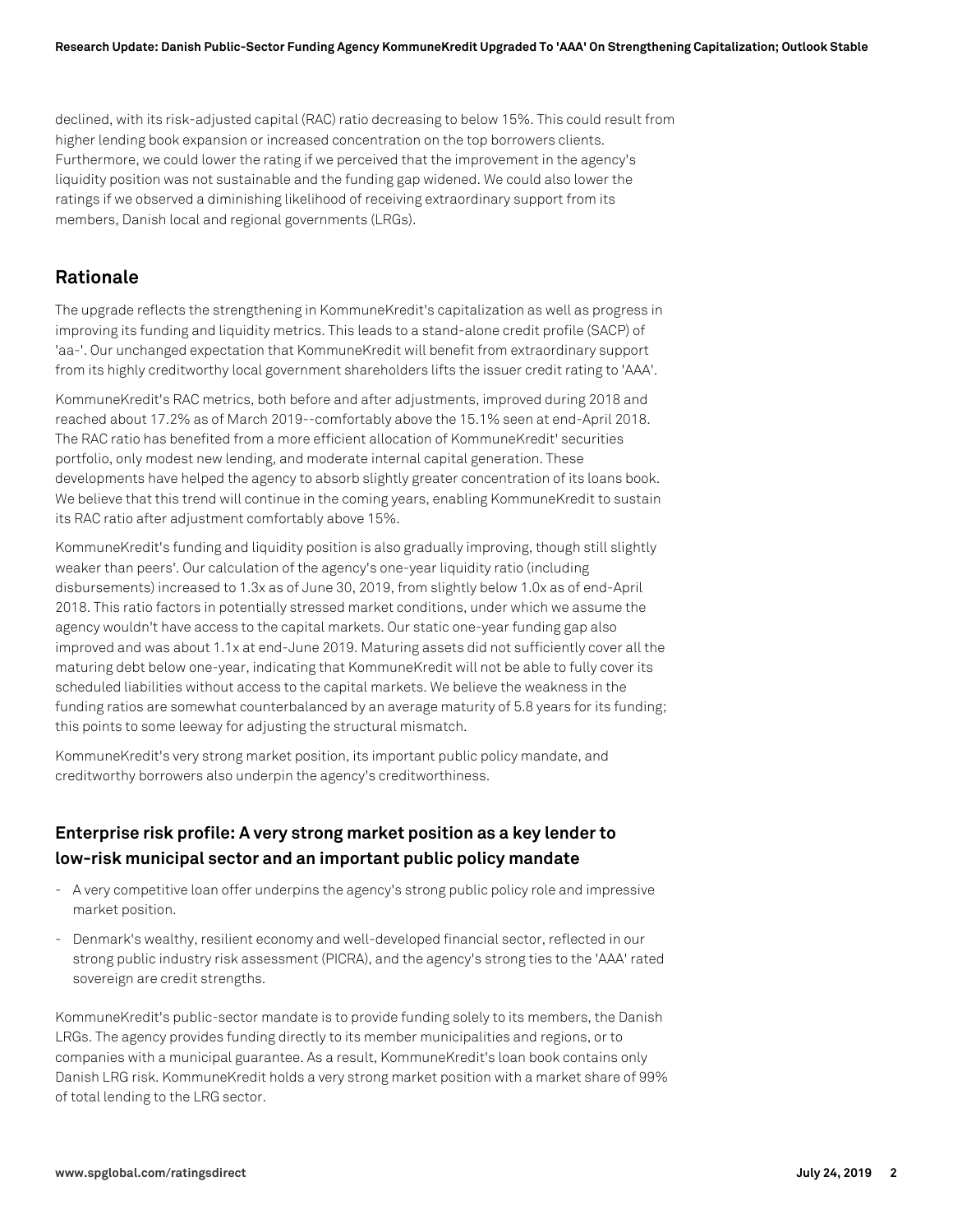KommuneKredit has a pronounced public policy mandate based on its ownership, support structure, niched lending, and non-profit mission. As such, KommuneKredit plays a very important role in supplying financing to the Danish LRG sector by ensuring stable and advantageous funding in national and international capital markets. KommuneKredit's public policy relevance is further accentuated by its long-term engagement in the LRG sector. A distinguishing feature of the Danish LRG sector is its target of long-term borrowing. The average maturity of KommuneKredit's lending is 7.7 years, which shows the agency's long-term commitment to the sector. KommuneKredit has call options on its lending, although we do not expect it will exercise them, due to its public policy role and very close ties to the LRG sector.

We view KommuneKredit's overall financial management and governance as strong but not as robust as its Nordic peers' when focusing on KommuneKredit's liquidity and funding profile. Also, in contrast to Kommunalbanken (KBN), Municipality Finance, and Kommuninvest (KI), KommuneKredit does not perform its own credit analysis of individual borrowers. Instead, the Danish Ministry for Economic Affairs and the Interior performs monitoring of the LRG sector and thereby de facto sets KommuneKredit's lending strategy.

KommuneKredit's risk management principles (including policies for liquidity risk, currency risk, interest rate risk, and credit risk) are defined in the operating policies approved by the board of directors.

The Danish LRG sector exhibits key structural features that support its high credit standing and our view of a strong PICRA. For example, the economy is wealthy, the financial system is advanced, the LRG sector benefits from low leverage and a strong institutional framework, and there are close links between the LRG sector and the 'AAA' rated sovereign. In addition, the economy displays very strong resilience.

## **Financial risk profile: Very Strong capitalization combined with adequate liquidity and neutral funding ratios**

- The agency's very strong capital ratios are benefiting from subdued lending growth.
- We believe the agency's liquidity position has improved, based on our stressed liquidity ratio having strengthened to above 1x.

Our RAC ratio for KommuneKredit before adjustments is one of the highest on our capital adequacy scale, at a very strong 41% as of March 31, 2019 (versus 34.7% at April 30, 2018). After applying adjustments specific to public-sector funding agencies, to account for single-name concentration on Danish municipalities, the RAC ratio reduces to 17.2% (15.1% as of April 30, 2018), but continues to exceed the 15% threshold. The increase in the RAC ratio is driven by moderate internal capital generation and more efficient allocation of its liquid portfolio, which offset some lending growth and moderate increase in exposure concentration. We expect this trend to continue in the coming years and now view KommuneKredit's capital adequacy as very strong.

In our view, due to KommuneKredit's significant market share and lending strategy's dependence on general borrowing trends in the Danish LRG sector, the agency is exposed to possible higher lending concentration. However, we think that the agency has some buffer to absorb some increase in lending concentration.

KommuneKredit's funding moderately improved to 1.1x as of end-June 2019, and we expect to remain around that level. We acknowledge the funding gap gradually improved compared with last year but we think a structural enhancement will take time to be implemented, and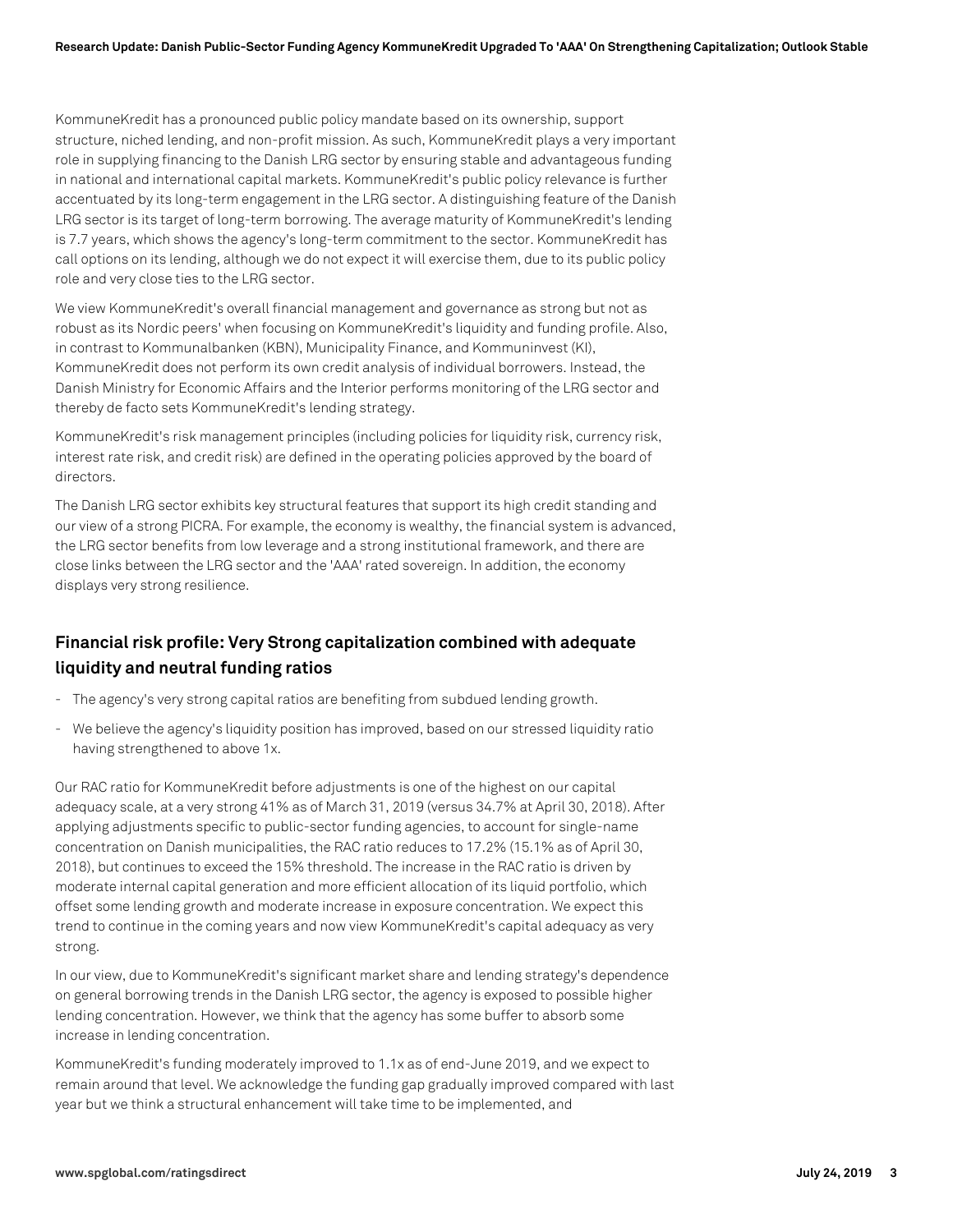KommuneKredit funding and liquidity profiles appear slightly weaker than peers'. The average maturity of funding is over five years, which is shorter than 7.7 years for lending, but longer than for security investments (about 2.5 years); there is therefore still some headroom for adjusting the mismatch. As a result, the agency's funding is a neutral rating factor.

KommuneKredit's funding strategy focuses on benchmark issuance in strategic markets, including green bonds. All markets are open to KommuneKredit as a result of its excellent name recognition and deep investor base. It issues primarily standard funding instruments, with any structured instruments typically comprising Japanese retail Uridashi with index-linked options.

We consider KommuneKredit to have an adequate liquidity position. We calculate KommuneKredit's liquidity ratio to be 1.31x as of June 30, 2019. This ratio indicate that KommuneKredit can meet its financial obligations over a one-year period. We factored into our calculations stressed market conditions, under which we assume the agency would not have access to the capital markets. KommuneKredit has adapted to the change to bilateral credit support annexes (CSAs), which supports its liquidity assessment in our view.

By law, KommuneKredit can prefinance up to 25% of lending and, in December 2018, this amounted to about 19.3% of lending. KommuneKredit's liquidity portfolio is invested in liquid fixed-income securities issued by governments, states, regional governments, multilateral development banks, and financial institutions rated 'AA-' or higher.

We do not foresee risks not captured in our RAC calculations and funding and liquidity metrics, since KommuneKredit hedges risk through derivatives, which, however, creates material counterparty exposures to financial institutions. Importantly, the agency follows prudent counterparty limitations and risk-reducing contracts--such as International Swaps and Derivatives Association master agreements and CSAs--to handle these exposures.

We observe that securities issued by KommuneKredit are eligible as collateral in the Danish central bank's monetary policy operations, and its foreign currency issues are eligible as collateral at the European Central Bank. However, KommuneKredit's lending book is not eligible as collateral; therefore, the eligibility of its securities does not enhance its liquidity position, in our view.

## **Likelihood of extraordinary support: Extremely high, via a joint and several guarantee and the agency's mutual structure, resulting in a three-notch uplift to the SACP**

- KommuneKredit's highly creditworthy members are liable for its obligations under a joint and several liability scheme, and we expect that the largest members will support the agency if needed.
- We assess the likelihood of KommuneKredit receiving extraordinary government support to be extremely high, owing to what we view as the agency's integral link to, and very important role for, its municipal government members.

KommuneKredit's members are responsible for its obligations through a joint and several liability mechanism. This translates into an explicit, statutory liability of all municipalities and regions, and ultimately of the central government. We assess the guarantee structure as predictable and immediately enforceable by law, under which members have to inject capital if the capital ratio falls below 1%. We understand that any investor, without a court order, can call upon any guaranteeing member to pay a claim on KommuneKredit. This gives the largest LRG members, whose creditworthiness we assess as slightly below the sovereign's, an extremely strong incentive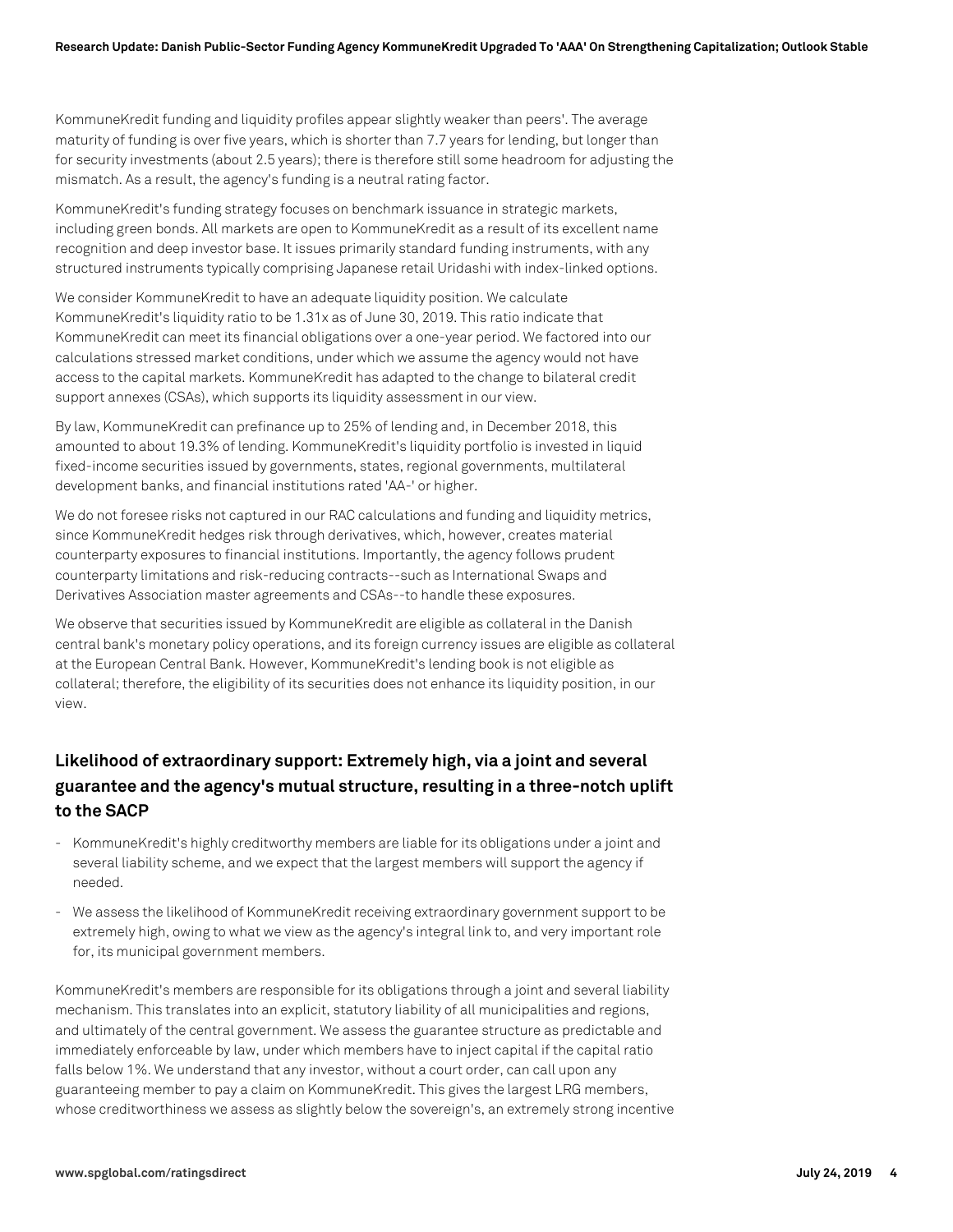to provide support to KommuneKredit before the guarantees are called. The legal enforceability of the guarantee underpins our assessment of an integral link between KommuneKredit and its members. At the same time, we consider that KommuneKredit has a very important role in providing cost-efficient funding to its members. We therefore believe there is an extremely high likelihood that the members would support KommuneKredit should it experience financial distress, before any guarantees are called.

Moreover, we believe that KommuneKredit's other LRG members would also be liable and able to support it in a stress scenario. This underlines our view of sector support in addition to extraordinary support from the largest owners. All together, we add three notches of uplift to KommuneKredit's 'aa-' SACP, leading to the issuer credit rating of 'AAA'. By comparison, we add a two-notch uplift for KI and KBN.

## **Key Statistics**

#### **KommuneKredit Selected Indicators**

|                                                       | --Year ended Dec. 31-- |         |                |         |         |
|-------------------------------------------------------|------------------------|---------|----------------|---------|---------|
| (Mil. DKK)                                            | 2018                   | 2017    | 2016           | 2015    | 2014    |
| <b>Business position</b>                              |                        |         |                |         |         |
| Total adjusted assets                                 | 226,609                | 222,564 | 223,938        | 213,199 | 201,413 |
| Customer loans (gross)                                | 177,454                | 173,580 | 168,589        | 157,693 | 152,085 |
| Growth in loans (%)                                   | $\overline{2}$         | 3       | $\overline{7}$ | 4       | 7       |
| Net interest revenues                                 | 441                    | 634     | 656            | 674     | 450     |
| Noninterest expenses                                  | 127                    | 123     | 106            | 96      | 95      |
| Capital and risk position                             |                        |         |                |         |         |
| <b>Total liabilities</b>                              | 218,873                | 215,231 | 217,094        | 206,852 | 195,169 |
| Total adjusted capital                                | 7,736                  | 7,333   | 6,844          | 6,347   | 6,244   |
| Assets/capital                                        | 29                     | 30      | 33             | 34      | 32      |
| RAC ratio before diversification (%)*                 | 41                     | 34.7    | N.A.           | N.A.    | N.A.    |
| RAC ratio after diversification (%)*                  | 17.2                   | 15.1    | N.A.           | N.A.    | N.A.    |
| Gross nonperforming assets/gross loans                | 0                      | 0       | 0              | $\circ$ | $\circ$ |
| Funding and liquidity§                                |                        |         |                |         |         |
| Liquidity ratio with loan disbursement (1<br>year)    | 1.3                    | 0.6     | N.A.           | N.A.    | N.A.    |
| Liquidity ratio without loan disbursement (1<br>year) | 1.4                    | 0.96    | N.A.           | N.A.    | N.A.    |
| Funding ratio (1 year)                                | 1.1                    | 0.67    | N.A.           | N.A.    | N.A.    |

\*RAC ratios for 2017 are as of end-April 2018 and for 2018 are as of end-March 2019. §Funding and liquidity ratios for 2018 are as of end-June 2019. RAC--Risk-adjusted capital. DKK--Danish krone. N.A.--Not available.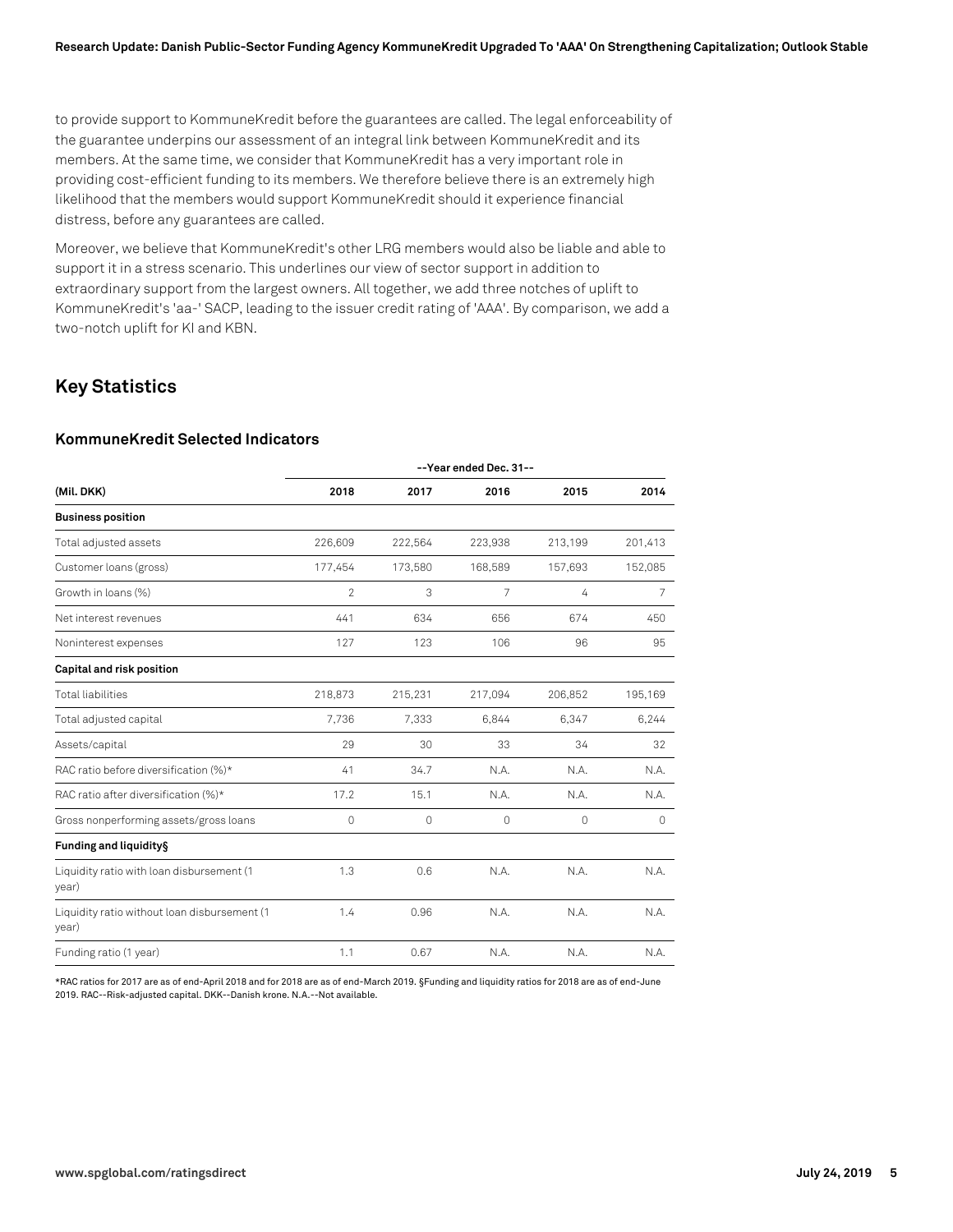## **Ratings Score Snapshot**

| Issuer Credit Rating     | $AA/Stable/A-1+$ |  |  |
|--------------------------|------------------|--|--|
| <b>SACP</b>              | aa-              |  |  |
| Enterprise Risk Profile  | Strong (2)       |  |  |
| PICRA                    | Strong (2)       |  |  |
| <b>Business Position</b> | Very Strong (1)  |  |  |
| Management & Governance  | Strong (2)       |  |  |
| Financial Risk Profile   | Strong (2)       |  |  |
| Capital Adequacy         | Very Strong (1)  |  |  |
| Funding and              | Neutral (0) and  |  |  |
| Liquidity                | Adequate (3)     |  |  |
| Support                  | $(+2)$           |  |  |
| <b>GRE Support</b>       | $(+2)$           |  |  |
| Group Support            | (0)              |  |  |
| Additional Factors       | $(+1)$           |  |  |

#### **Related Criteria**

- Criteria | Governments | International Public Finance: Public-Sector Funding Agencies: Methodology And Assumptions, May 22, 2018
- Criteria | Financial Institutions | General: Risk-Adjusted Capital Framework Methodology, July 20, 2017
- General Criteria: Methodology For Linking Long-Term And Short-Term Ratings, April 7, 2017
- General Criteria: Rating Government-Related Entities: Methodology And Assumptions, March 25, 2015
- General Criteria: Use Of CreditWatch And Outlooks, Sept. 14, 2009

#### **Related Research**

- Danish Public-Sector Funding Agency KommuneKredit Ratings Lowered To 'AA+'; Off UCO; Outlook Stable, July 26, 2018
- Assumptions For Liquidity Gap Analysis Under "Public-Sector Funding Agencies: Methodology And Assumptions", May 22, 2018
- Credit FAQ: A Closer Look At The New Public-Sector Funding Agencies Criteria, May 22, 2018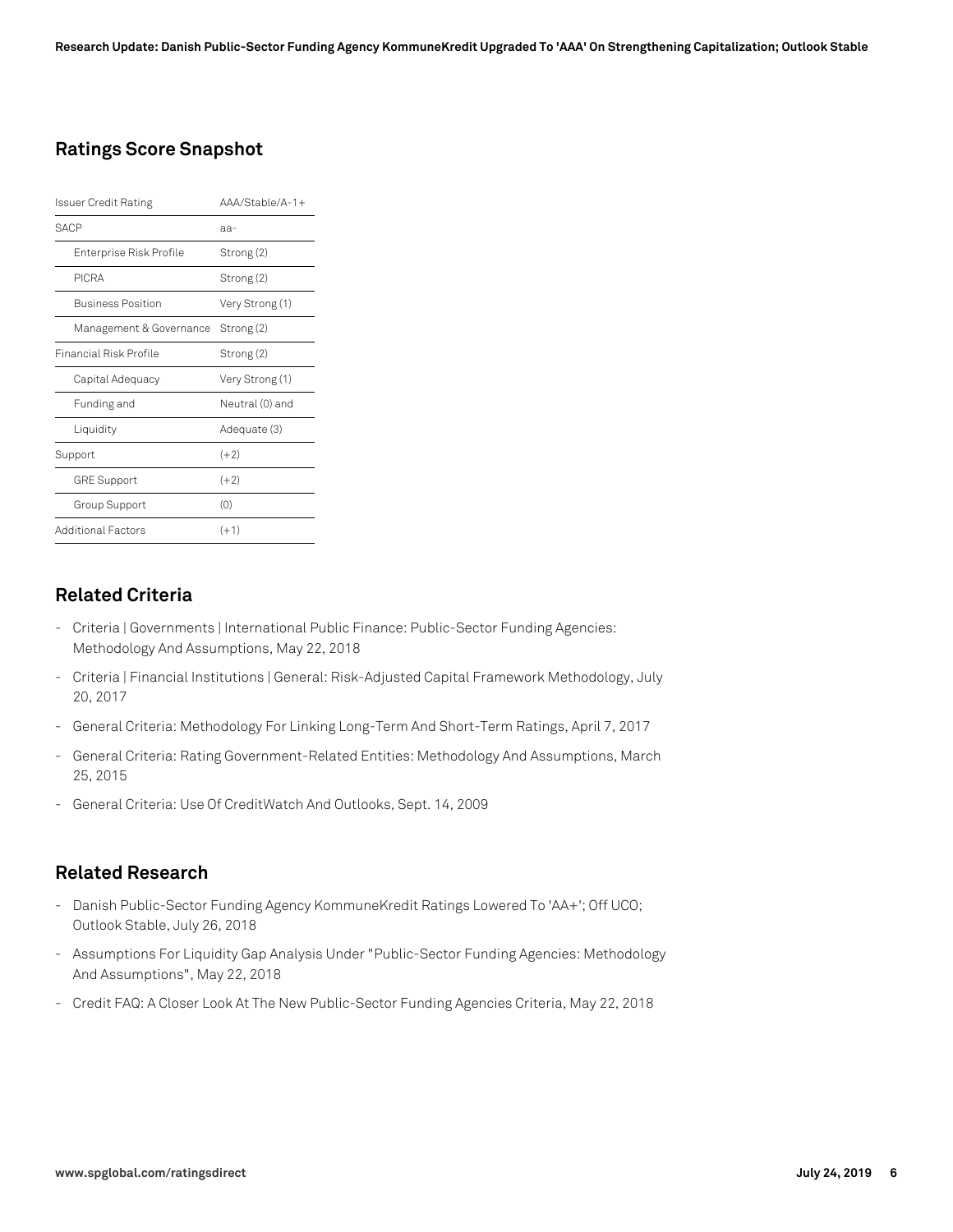## **Ratings List**

#### **Upgraded; Ratings Affirmed**

|                             | Т٥         | From                             |
|-----------------------------|------------|----------------------------------|
| KommuneKredit               |            |                                  |
| <b>Issuer Credit Rating</b> |            | $AAA/Stable/A-1+AA+/Stable/A-1+$ |
| Senior Unsecured            | <b>AAA</b> | $\Delta\Delta+$                  |
| <b>Ratings Affirmed</b>     |            |                                  |
| KommuneKredit               |            |                                  |
| Commercial Paper            | $A-1+$     |                                  |
|                             |            |                                  |

Certain terms used in this report, particularly certain adjectives used to express our view on rating relevant factors, have specific meanings ascribed to them in our criteria, and should therefore be read in conjunction with such criteria. Please see Ratings Criteria at www.standardandpoors.com for further information. Complete ratings information is available to subscribers of RatingsDirect at www.capitaliq.com. All ratings affected by this rating action can be found on S&P Global Ratings' public website at www.standardandpoors.com. Use the Ratings search box located in the left column. Alternatively, call one of the following S&P Global Ratings numbers: Client Support Europe (44) 20-7176-7176; London Press Office (44) 20-7176-3605; Paris (33) 1-4420-6708; Frankfurt (49) 69-33-999-225; Stockholm (46) 8-440-5914; or Moscow 7 (495) 783-4009.